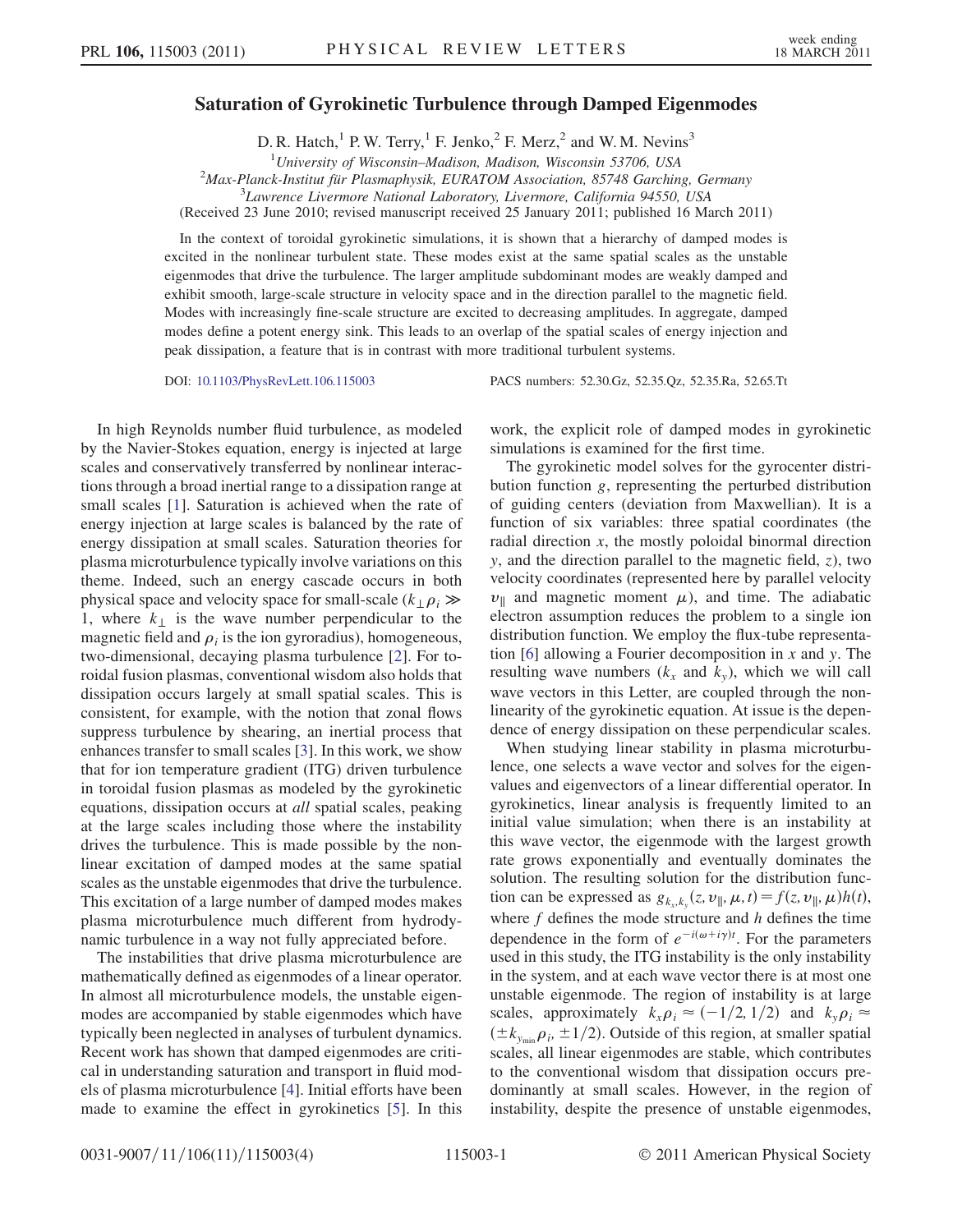there also exist stable eigenmodes that can provide a means of energy dissipation provided they are driven to finite amplitude by nonlinear interactions. For each wave vector, numerical discretization allows for  $N = n_z \times n_{\nu_{\parallel}} \times n_{\mu}$ degrees of freedom, where the  $n$ 's denote the number of grid points in each coordinate. The unstable eigenmode defines only one of these degrees of freedom; the remaining degrees of freedom provide an energy sink at large spatial scales.

<span id="page-1-3"></span>We seek to characterize the nonlinear state by decomposing the gyrokinetic distribution function for selected wave vectors  $(k_x \text{ and } k_y)$  as a superposition of modes:

$$
g_{k_x,k_y}(z,\,\nu_{\parallel},\,\mu,\,t)=\sum_n f_{k_x,k_y}^{(n)}(z,\,\nu_{\parallel},\,\mu)h_{k_x,k_y}^{(n)}(t). \qquad (1)
$$

The structure  $f^{(1)}(z, v_{\parallel}, \mu)$  corresponds to the unstable eigenmode, but its time amplitude  $h^{(1)}(t)$ , rather than exhibiting its linear behavior  $e^{-i(\omega + i\gamma)t}$ , fluctuates as determined by a balance between the linear drive and the stabilizing influence of nonlinear interactions. The other modes are also defined by fixed mode structures  $f^{(n)}(z, v_{\parallel}, \mu)$  and fluctuate according to their respective time amplitudes  $h^{(n)}(t)$  in such a way that a superposition of all the modes exactly reproduces the total distribution function at each moment in time. In contrast with the unstable mode, the time amplitudes  $h^{(n)}(t)$  of damped modes fluctuate according to a balance between nonlinear drive and linear damping, the latter of which dissipates energy from the system, thereby facilitating saturation of the turbulence. This decomposition is constructed by performing a proper orthogonal decomposition (POD) [[7](#page-3-6)[,8\]](#page-3-7) on data from a standard nonlinear gyrokinetic simulation. This provides a means to examine separately the contribution of individual modes, stable or unstable, to the saturation of the turbulence.

To study the role of damped modes in saturation, we track energy injected into or removed from the turbulence by using diagnostics related to the conserved (in the ab-sence of drive and dissipation) energylike quantity [[9\]](#page-3-8)  $E = \int dv_{\parallel} d\mu dz B_0 \pi n_0 T_0 |g|^2 / F_0 + \int dz D(k_{\perp}, z) |\phi|^2$ , where  $B_0$  is the equilibrium magnetic field,  $\phi$  is the electrostatic potential,  $n_0$  and  $T_0$  are the background density and temperature, respectively, and  $D$  is a function of  $\zeta$  and the perpendicular wave numbers. The energy evolves according to

$$
\left. \frac{\partial E_k}{\partial t} \right|_{N.C.} = Q_k + C_k, \tag{2}
$$

<span id="page-1-0"></span>where  $Q = \int dv_{\parallel} d\mu dz \pi n_0 T_0 B_0 / L_T (v_{\parallel}^2 + \mu B_0) g^* i k_y \bar{\phi}$  is a term proportional to the heat flux and includes the turbulent drive ( $\phi$  is the gyro-averaged potential, and  $L_T$ is the temperature gradient scale length), C represents collisional dissipation, and, in a simulation, whatever artificial dissipation (e.g., hyperdiffusive terms) is included in the code. The subscript N.C. indicates that this equation describes only the nonconservative energy evolution, i.e., processes that inject or dissipate net energy from the fluctuations (as opposed to processes like the  $E \times B$  nonlinearity that move energy from one scale to another in a conservative fashion).

The GENE code [\[10\]](#page-3-9) is used to simulate ITG driven turbulence defined by the cyclone base case parameters [\[11\]](#page-3-10) of safety factor  $q = 1.4$ , magnetic shear  $\hat{s} = 0.8$ , inverse aspect ratio  $\epsilon = r/R = 0.18$ , equilibrium ratios of density and temperature  $n_i/n_e = T_i/T_e = 1.0$ , and background gradients  $R/L_T = 6.9$  and  $R/L_n = 2.2$ , where  $R$  is the major radius. The perpendicular box size is  $(L_x, L_y) = (126\rho_i, 126\rho_i)$ , and the number of grid points is 32  $\times$  48  $\times$  8 for the  $(z, v_{\parallel}, \mu)$  coordinates, respectively. The perpendicular spatial resolution consists of 128 grid points in the x direction giving  $k_{x,\text{max}}\rho_i = 3.12$  and 64  $k_y$ Fourier modes for  $k_{y,\text{max}}\rho_i = 3.15$ . We deviate from the cyclone base case by using a linearized Landau-Boltzmann collision operator rather than exclusively artificial dissipation. The collision frequency is  $\nu(R/v_T) = 3.0 \times 10^{-3}$ , which is much less than the dynamic time scales of the system [e.g., the most unstable mode at  $k_{y} \rho_{i} = 0.3$  has a growth rate  $\gamma(R/v_T) = 0.267$  and frequency  $\omega(R/v_T) =$ 0.783 so that  $\nu/\omega \sim 10^{-2}$ . In these runs,  $C_k$  consists mostly of collisional dissipation but also includes contributions from fourth-order hyperdiffusive dissipation in the z and  $v_{\parallel}$  coordinates.

To illustrate the spatial scale dependence of the energy balance, we first consider separately the drive term  $Q_k$  and the dissipation term  $C_k$  in Eq. ([2](#page-1-0)). Figure [1](#page-1-1) shows  $Q_k$  and  $C_k$  from the saturated state of a simulation, averaged over the parallel coordinate and time. In Fig. [1\(a\)](#page-1-2),  $k<sub>r</sub>$  dependence is shown and  $k_y$  is summed; in Fig. [1\(b\)](#page-1-2),  $k_y$  dependence is shown and  $k_x$  is summed. There is a significant amount of dissipation at all scales, including  $k_y = 0.0$  and high  $k_{\perp}$ . However, the largest range of peak dissipation corresponds with the same scales where the energy drive peaks. As described in detail below, the drive  $Q_k$  is

<span id="page-1-1"></span>

<span id="page-1-2"></span>FIG. 1 (color online). Energy drive  $Q_k$  and dissipation  $C_k$  time averaged over the nonlinear state and averaged over the z direction, as a function of (a)  $k_x$  summed over  $k_y$  and (b)  $k_y$ summed over  $k_x$ .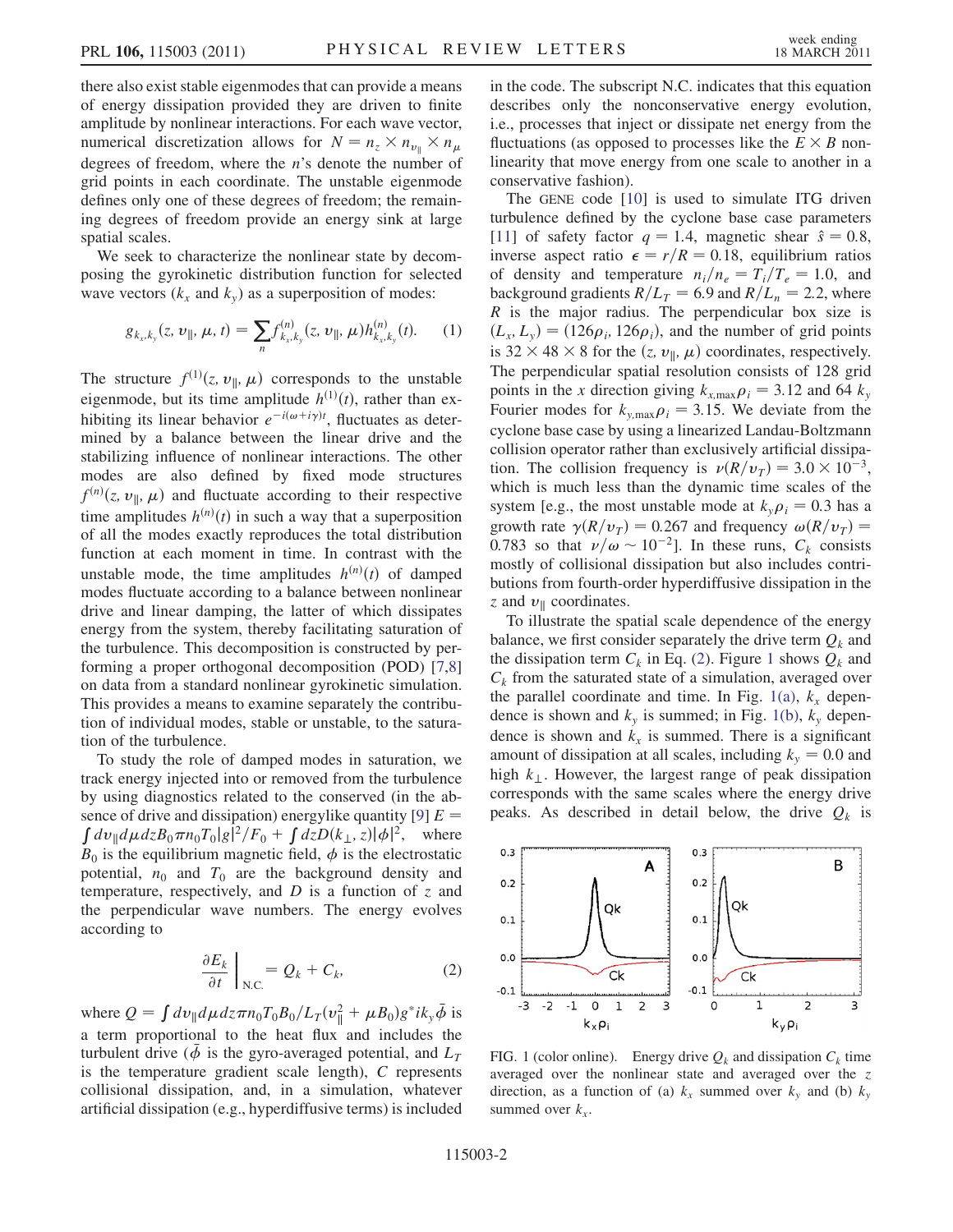dominated by the unstable modes, while the dissipation  $C_k$ is dominated by the stable modes. Contrast this with the corresponding scenario in high Reynolds number Navier-Stokes turbulence for which the drive is localized at large scales, the dissipation is localized at small scales, and there is a broad inertial range of intermediate scales with neither drive nor dissipation.

The observed  $k$  dependence of the dissipation is due to the excitation of a hierarchy of damped modes in the nonlinear state. POD analysis elegantly characterizes this hierarchy of modes. POD uses the singular value decomposition [\[12\]](#page-3-11) of a matrix to create an optimal orthonormal basis for fluctuation data. In this application, each column of the input matrix consists of a time slice (at every 50 time steps) of the nonlinearly evolved gyrokinetic distribution function for a selected wave vector. The nonspectral coordinates  $(z, v_{\parallel}, \mu)$  are unraveled to one dimension, e.g., as the data would be stored in computer memory. The singular values  $s_n$  define the amplitudes of the *n*th modes. The left singular vectors are the POD modes—basis vectors that are orthonormal with regard to the scalar product  $\oint f^{(n)*} f^{(m)} J(z) dz dv_{\parallel} d\mu$ , where  $J(z)$  is a Jacobian [these correspond to  $f^{(n)}(z, v_{\parallel}, \mu)$  in Eq. ([1\)](#page-1-3)]. The right singular vectors are time traces of the amplitudes of the corresponding POD modes [these, multiplied by the singular values, correspond to  $h^{(n)}(t)$  in Eq. [\(1](#page-1-3))].

It is observed that, for wave vectors with a strongly unstable eigenmode, the  $n = 1$  POD mode is very similar to the unstable linear eigenmode, they exhibit nearly identical mode structures, and the scalar product between the two is  $\sim$ 0.9. As a result, for much of this study we will conceptually equate the  $n = 1$  POD mode with the corresponding unstable linear eigenmode.

In order to elucidate the energy drive and dissipation processes in the instability range, we will examine in detail the POD analysis of the wave vector of peak transport:  $k_{y}\rho_{i} = 0.2$  and  $k_{x}\rho_{i} = 0.0$ . These results are representative of other important energy-containing wave vectors in the spectrum. The POD singular values decay rapidly in mode number *n* up to  $n \sim 100$ . At that point and beyond, the spectrum exhibits exponential decay as seen in Fig. [2\(a\).](#page-2-0) Further insight can be gained by calculating  $Q_k$ and  $C_k$  for each mode  $f^{(n)}(z, v_{\parallel}, \mu)$ . In these calculations  $Q_k + C_k$  can, in a sense, be conceptualized as growth (or damping) rates since the modes are normalized and contain no amplitude dependence. The mode-by-mode values of  $C_k$  are all negative and increase strongly in amplitude with mode number, as seen in Fig. [2\(c\).](#page-2-0) As expected, the first POD mode produces a large positive value of  $Q_k$ . The remaining modes are associated with amplitudes of  $Q_k$ which decrease with mode number and have seemingly random signs; i.e., their  $\phi^*T$  phase angles are randomly distributed around zero. This is shown in Fig. [2\(b\)](#page-2-0). These results differ from fluid models, where the damped eigenmodes are stable due to a large and systematic effect on



<span id="page-2-0"></span>FIG. 2 (color online). The spectrum of singular values (a), energy drive  $Q_k$  for each normalized POD mode (b), and dissipation  $C_k$  for each normalized mode (c). For  $k_y \rho_i = 0.2$ ,  $k_x \rho_i = 0.0.$ 

cross correlations like  $\phi^*T$  [[4\]](#page-3-3) (in contrast with the modes described here, which are damped due to collisional dissipation).

The contribution of the  $n > 1$  modes to the energy balance can be separated from that of the unstable  $(n = 1)$  mode by decomposing the distribution function as  $g = f^{(1)}h^{(1)} + f^{(res)}h^{(res)}$ , where the residual distribution function  $f<sup>(res)</sup>h<sup>(res)</sup>$  is the sum of the  $n > 1$  POD modes and represents all fluctuations not associated with the unstable mode. It is found that the energy drive  $Q_k$  is dominated by the unstable mode, whereas the dissipation  $C_k$  is dominated by the residual distribution function. This can be seen by examining a selection of wave vectors in the region of instability centered around the peak of the spectrum  $(k_x \rho_i = 0.0, k_y \rho_i = [0.05, 0.2, 0.3, 0.4],$  and  $k_y \rho_i = 0.2$ ,  $k_x \rho_i = [0.1, 0.2, 0.4]$ . For the sum of these wave vectors, the residual drive  $Q_k(f^{(\text{res})}) \int |h^{(\text{res})}(t)|^2 dt$  accounts for only 7% of the total energy drive, but the residual dissipation  $C_k(f^{(\text{res})}) \int |h^{(\text{res})}(t)|^2 dt$  accounts for 63% of the total dissipation. Both the dissipation associated with the  $n = 1$ mode and the residual dissipation peak at  $k_{y} \rho_{i} = 0.2$ ,  $k_x \rho_i = 0.0$  and decrease as  $k_{\perp}$  increases. In summary, unstable eigenmodes (collectively represented here by  $f_{k_x,k_y}^{(1)}$  drive the turbulence. Nonlinear interactions excite linearly damped modes (represented here by  $f_{k_x,k_y}^{(res)}$ ) at the same perpendicular scales ( $k_x$  and  $k_y$ ) as the driving instability. The excitation of these modes causes the dissipation to peak at large perpendicular scales. The calculation in this paragraph, in conjunction with Fig. [1](#page-1-1), establishes the main claim of this Letter; Fig. [1](#page-1-1) shows that the scale range of energy drive and dissipation overlap, and this calculation demonstrates that, in this same scale range, the dissipation is dominated by modes other than the unstable mode.